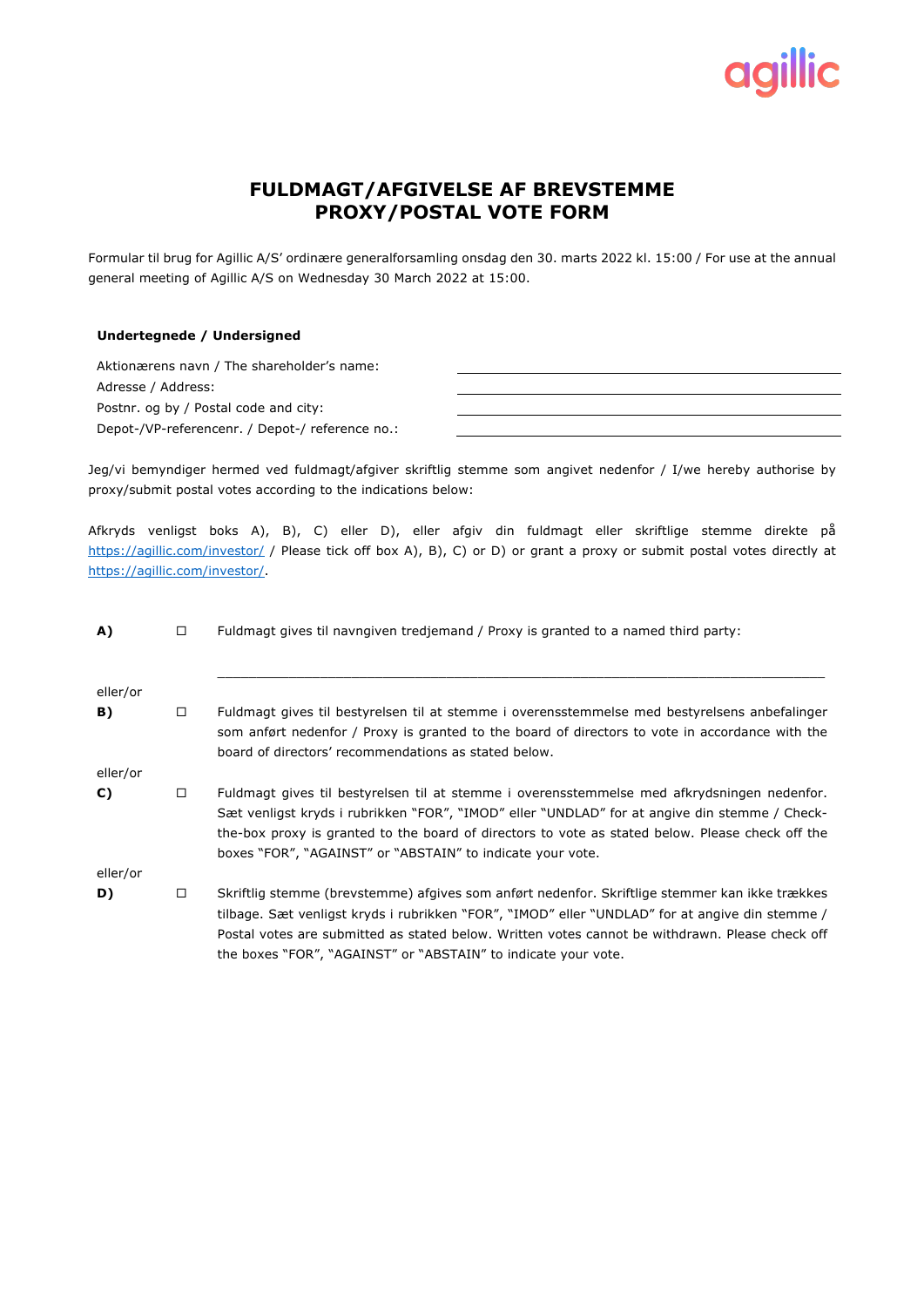| Dagsordenspunkter / Agenda items<br>(den fuldstændige dagsorden og de fuldstændige forslag fremgår<br>af indkaldelsen / the complete agenda and the complete<br>proposals are set out in the notice) |                                                                                                                                                                                                                                                                                                                          | <b>FOR</b><br>/FOR | <b>IMOD</b><br>/AGAI<br><b>NST</b> | <b>UNDLA</b><br>D/<br><b>ABSTA</b><br>IN | <b>Bestyrelsens</b><br>anbefaling / The<br>board's<br>recommendation |
|------------------------------------------------------------------------------------------------------------------------------------------------------------------------------------------------------|--------------------------------------------------------------------------------------------------------------------------------------------------------------------------------------------------------------------------------------------------------------------------------------------------------------------------|--------------------|------------------------------------|------------------------------------------|----------------------------------------------------------------------|
| 1.                                                                                                                                                                                                   | Bestyrelsens beretning om selskabets virksomhed i det<br>forløbne regnskabsår / The board of directors' report<br>regarding the company's business in the past financial<br>year                                                                                                                                         |                    |                                    |                                          |                                                                      |
| 2.                                                                                                                                                                                                   | Fremlæggelse af årsrapport med revisionspåtegning til<br>godkendelse / Presentation of the annual report with<br>auditor's report for approval                                                                                                                                                                           | $\Box$             | □                                  | $\Box$                                   | <b>FOR</b>                                                           |
| 3.                                                                                                                                                                                                   | Beslutning om anvendelse af overskud eller dækning af<br>underskud i henhold til den godkendte årsrapport /<br>Resolution on distribution of profit or covering of loss in<br>accordance with the approved annual report                                                                                                 | $\Box$             | $\Box$                             | $\Box$                                   | <b>FOR</b>                                                           |
| 4.                                                                                                                                                                                                   | Valg af bestyrelse / election of board of directors:                                                                                                                                                                                                                                                                     | □                  |                                    | $\Box$                                   | <b>FOR</b>                                                           |
|                                                                                                                                                                                                      | Johnny Emil Søbæk Henriksen                                                                                                                                                                                                                                                                                              |                    |                                    |                                          |                                                                      |
|                                                                                                                                                                                                      | Michael Moesgaard Andersen                                                                                                                                                                                                                                                                                               | $\Box$             |                                    | $\Box$                                   | <b>FOR</b>                                                           |
|                                                                                                                                                                                                      | Jesper Genter Lohmann                                                                                                                                                                                                                                                                                                    | □                  |                                    | $\Box$                                   | <b>FOR</b>                                                           |
|                                                                                                                                                                                                      | Susanne Lund                                                                                                                                                                                                                                                                                                             | □                  |                                    | $\Box$                                   | <b>FOR</b>                                                           |
|                                                                                                                                                                                                      | Mikael Konnerup                                                                                                                                                                                                                                                                                                          | □                  |                                    | $\Box$                                   | <b>FOR</b>                                                           |
| 5.                                                                                                                                                                                                   | Bestyrelsen foreslår genvalg af selskabets revisor / The<br>Board of Directors propose re-election of the company's<br>auditor.                                                                                                                                                                                          | □                  | □                                  | $\Box$                                   | <b>FOR</b>                                                           |
| 6.                                                                                                                                                                                                   | Bemyndigelse til at udstede warrants / Authorization to<br>issue warrants:                                                                                                                                                                                                                                               |                    |                                    |                                          |                                                                      |
| 6.1                                                                                                                                                                                                  | Bestyrelsen foreslår at bemyndige bestyrelsen til at<br>udstede warrants ved indsættelse af et nyt pkt. 3.10 i<br>selskabets vedtægter / The board of directors proposes<br>to authorize the board of directors to issue warrants by<br>insertion of a new section 3.10 in the articles of<br>association of the company | □                  | $\Box$                             | □                                        | <b>FOR</b>                                                           |
| 6.2                                                                                                                                                                                                  | Bestyrelsen foreslår at bemyndige bestyrelsen til at<br>udstede warrants ved indsættelse af et nyt pkt. 3.11 i<br>selskabets vedtægter / The board of directors proposes<br>to authorize the board of directors to issue warrants by<br>insertion of a new section 3.11 in the articles of<br>association of the company | □                  | $\Box$                             | □                                        | <b>FOR</b>                                                           |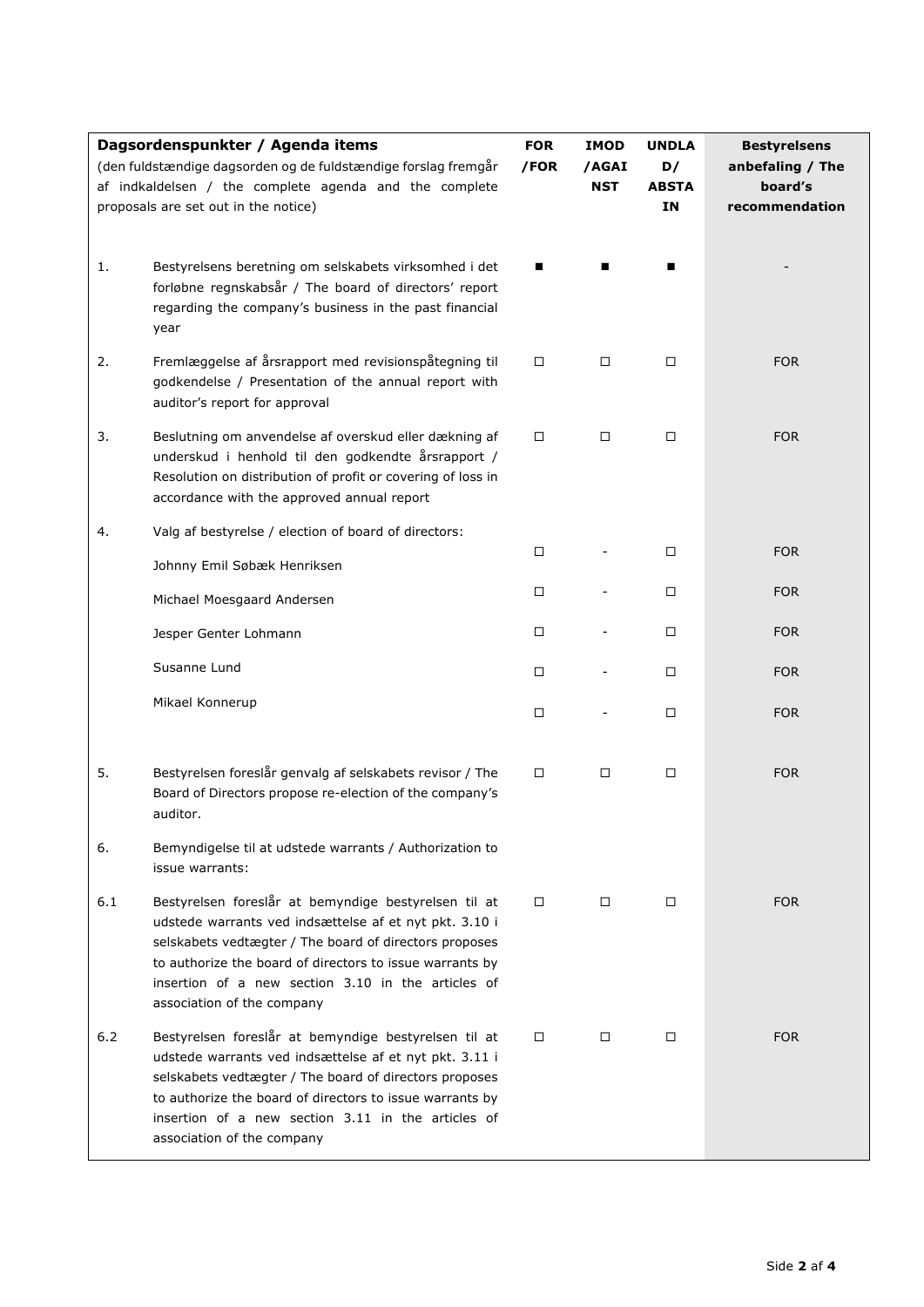| 7.  | Ændringer af selskabets vedtægter / Amendments of<br>the company's articles of association:                                                                                                                                                                                                                                  |        |        |        |            |
|-----|------------------------------------------------------------------------------------------------------------------------------------------------------------------------------------------------------------------------------------------------------------------------------------------------------------------------------|--------|--------|--------|------------|
| 7.1 | Bestyrelsen foreslår at ændre selskabets koncernsprog<br>/ The board of directors proposes to amend the<br>corporate language of the company                                                                                                                                                                                 | $\Box$ | $\Box$ | □      | <b>FOR</b> |
| 7.2 | Bestyrelsen foreslår at forlænge de eksisterende<br>bemyndigelsers udløbsdato i pkt. 3.1.(a) og 3.1.(b) /<br>The board of directors proposes to extend the expiration<br>date of the existing authorizations in section 3.1.(a) and<br>3.1.(b)                                                                               | $\Box$ | $\Box$ | $\Box$ | <b>FOR</b> |
| 7.3 | Bestyrelsen foreslår at fjerne vedtægternes punkt<br>3.1.(c) / The bord of directors propose to remove<br>section 3.1.(c) of the articles of association                                                                                                                                                                     | $\Box$ | □      | $\Box$ | <b>FOR</b> |
| 7.4 | Bestyrelsen foreslår at fjerne henvisningerne til bilag i<br>vedtægternes pkt. 3.5, 3.7, 3.8 og 3.9 / The bord of<br>directors proposes to remove the references to the<br>appendices from section 3.5, 3.7, 3.8 and 3.9 of the<br>articles of association                                                                   | $\Box$ | □      | $\Box$ | <b>FOR</b> |
| 7.5 | Bestyrelsen foreslår, at generalforsamlinger skal kunne<br>forberedes og afholdes på engelsk og at der indsættes<br>et nyt pkt. 4.18 i vedtægterne / The board of directors<br>proposes that general meetings may be prepared and<br>conducted in English and to insert a new section 4.18<br>in the articles of association | $\Box$ | □      | $\Box$ | <b>FOR</b> |
| 7.6 | Bestyrelsen foreslår, at generalforsamlinger skal kunne<br>afholdes elektronisk og at der indsættes et nyt pkt. 4.17<br>i vedtægterne / The board of directors proposes that<br>general meetings may be held electronically and to<br>insert a new section 4.17 in the articles of association                               | $\Box$ | $\Box$ | $\Box$ | <b>FOR</b> |
| 7.7 | Bestyrelsen foreslår at fjerne vedtægternes punkt 9 /<br>The board of directors proposes to remove section 9 of<br>the articles of association.                                                                                                                                                                              | $\Box$ | □      | □      | <b>FOR</b> |
| 7.8 | Bestyrelsen foreslår en generel opdatering<br>af<br>vedtægterne / The board of directors proposes a<br>general update of the articles of association                                                                                                                                                                         | $\Box$ | □      | $\Box$ | <b>FOR</b> |

**Hvis formularen kun er dateret og underskrevet, vil den blive betragtet som en fuldmagt til bestyrelsen til at stemme i overensstemmelse med bestyrelsens anbefalinger som anført ovenfor / If the form is only dated and signed it will be considered a proxy to the board of directors to vote in accordance with the recommendations of the board of directors as stated above.**

Den udfyldte fuldmagt og brevstemme skal være Agillic A/S i hænde senest tirsdag den 29. marts 2022 kl. 23:59 enten via e-mail (investor@agillic.com) eller ved post til Agillic A/S, Masnedøgade 22, 2100 København Ø / The completed